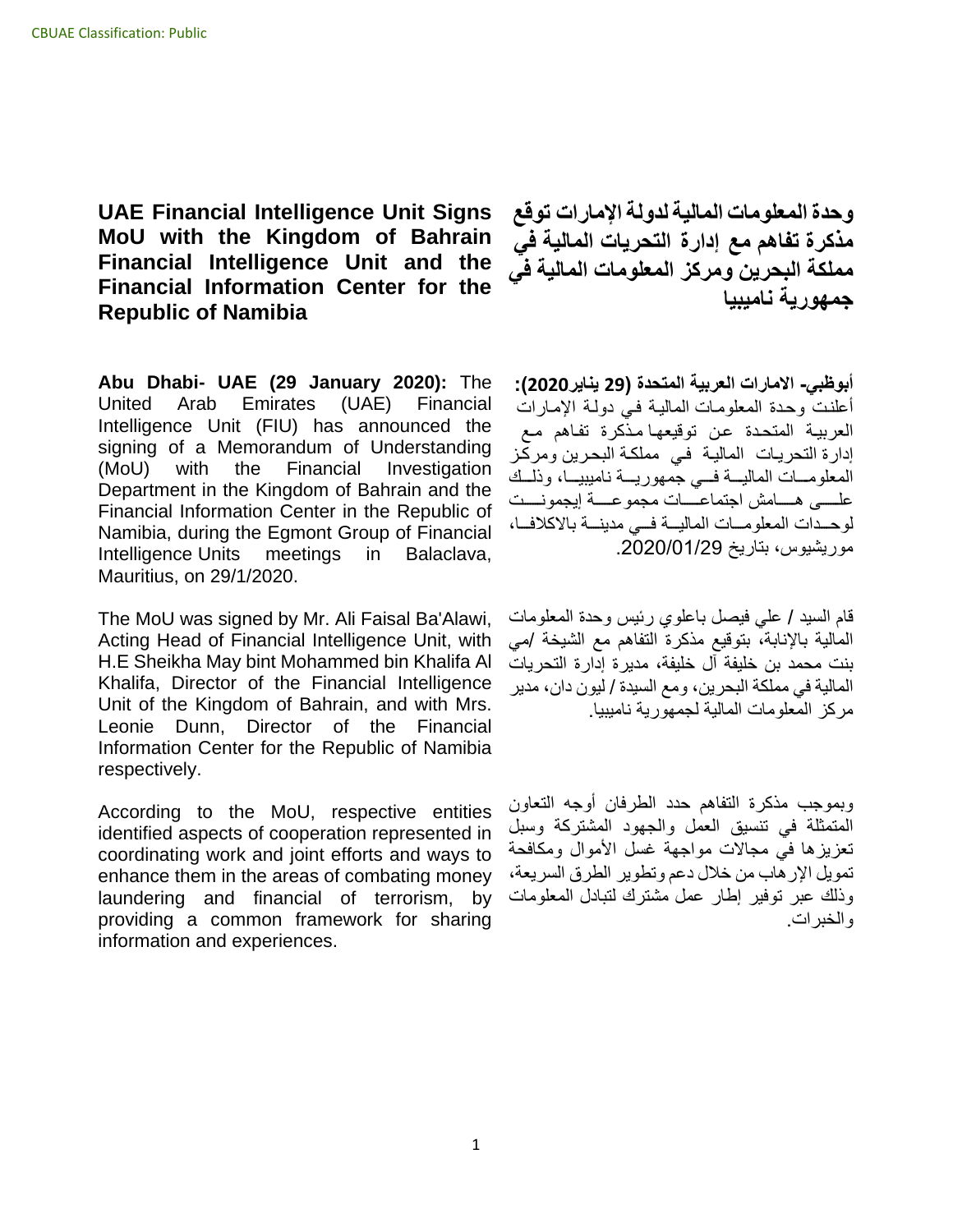

H.E Mubarak Rashed Al Mansoori, Governor of the Central Bank of the UAE and Chairperson of the National Committee for Combating Money Laundering and the Financing of Terrorism and Illegal Organizations, stated: "The MoU comes in line with the interest of the UAE in contributing effectively with the international community to achieve common goals in the field of information exchange for the purpose of cooperation for the public interest. We also aim, through this cooperation, to establish a framework for coordination between the authorities, especially with regard to combating money laundering and terrorist financing that requires concerted efforts, and in accordance with the laws related to the terms of this memorandum."

Mr. Ali Faisal Ba'Alawi, Acting Head of the Financial Intelligence Unit for the UAE, said: "The signing of the Memorandum of Understanding with the Kingdom of Bahrain and the Republic of Namibia is a clear indication of our keenness to combat these crimes through the cooperation of the units in assembling, developing and analyzing information related to suspected money laundering associated predicate offences or terrorist financing, and exchanging the widest range of available or obtainable information."

## -Ends-

*Caption 1: Mr. Ali Faisal Ba'Alawi, Acting Head of Financial Intelligence Unit (left) and H.E Sheikha May bint Mohammed bin Khalifa Al Khalifa, Director of the Financial Intelligence Unit of the Kingdom of Bahrain.*

*Caption 2: Mr. Ali Faisal Ba'Alawi, Acting Head of Financial Intelligence Unit (left) and Mrs. Leonie Dunn, Director of the Financial Information Center for the Republic of Namibia respectively.*

مصرف الامارات العربية المتحدة المركزى CENTRAL BANK OF THE U.A.E.

وبهذه المناسبة، صرّ ح معالى/مبارك راشد المنصوري، محافظ المصرف المركزي لدولة الامارات ورئيس اللجنة الوطنية لمواجهة غسل الأموال ومكافحة تمويل الإر هاب وتمويل التنظيمات غير المشروعة قائلأ: "تأتي المذكر ة انسجاماً مع اهتمام الدولة في المساهمة الفاعلّة مع المجتمع الدولي لتحقيق الأهداف المشتركة في مجال تبادل المعلومات لمواجهة غسل الأموال ومكافحة تمويل الإر هاب والتعاون في سبيل المصلحة العامة. كما نهدف من خلال هذا التعاون إلى إرساء إطار التنسيق بين الجهات، خاصة فيما يتعلق بمكافحة غسل الأموال وتمويل الإر هاب الذي يتطلب تضافر الجهود، وبما يتفق مع القوانين ذات العلاقة ببنو د هذه المذكر ة."

وأضاف السيد / على فيصل باعلوي رئيس وحدة المعلومات المالية بالإنابة لدولة الإمارات: "بعد التوقيع على مذكرة التفاهم مع مملكة البحرين وجمهورية ناميبيا إشارة واضحة على حرصنا لمكافحة هذه الجرائم من خلال تعاون الوحدات في جمع وإعداد وتحليل المعلومات المتعلقة بغسل الأموال وتمويل الإرهاب."

-انتهى-

تعل*يق الصورة 1: السيد/ على فيصل باعلوي، رئيس و*حدة المعلومات المالية بالإنابة (بسار) والشيخة /مي بنت محمد بن خليفة آل خليفة، مدير ة إدار ة التحريات المالية في مملكة البحرين

تعل*يق الصورة 2: السيد/ على فيصل باعلوي رئيس و*حدة المعلومات المالية بالإنابة (بيمار) والسيدة/ ليون دان، مدير مركز المعلومات المالية لجمهورية ناميييا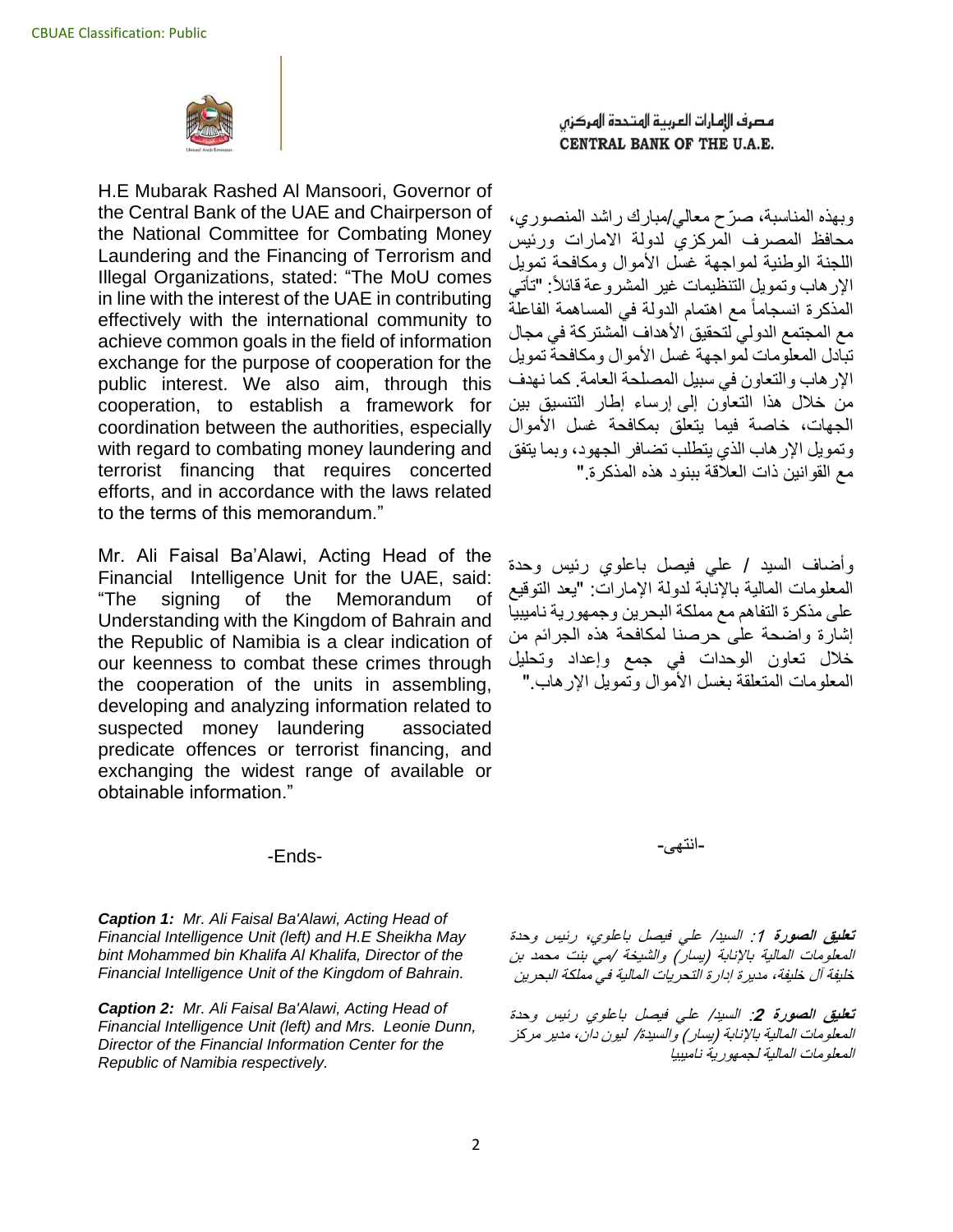

مصرف الإمارات العربية المتحدة المركزي CENTRAL BANK OF THE U.A.E.